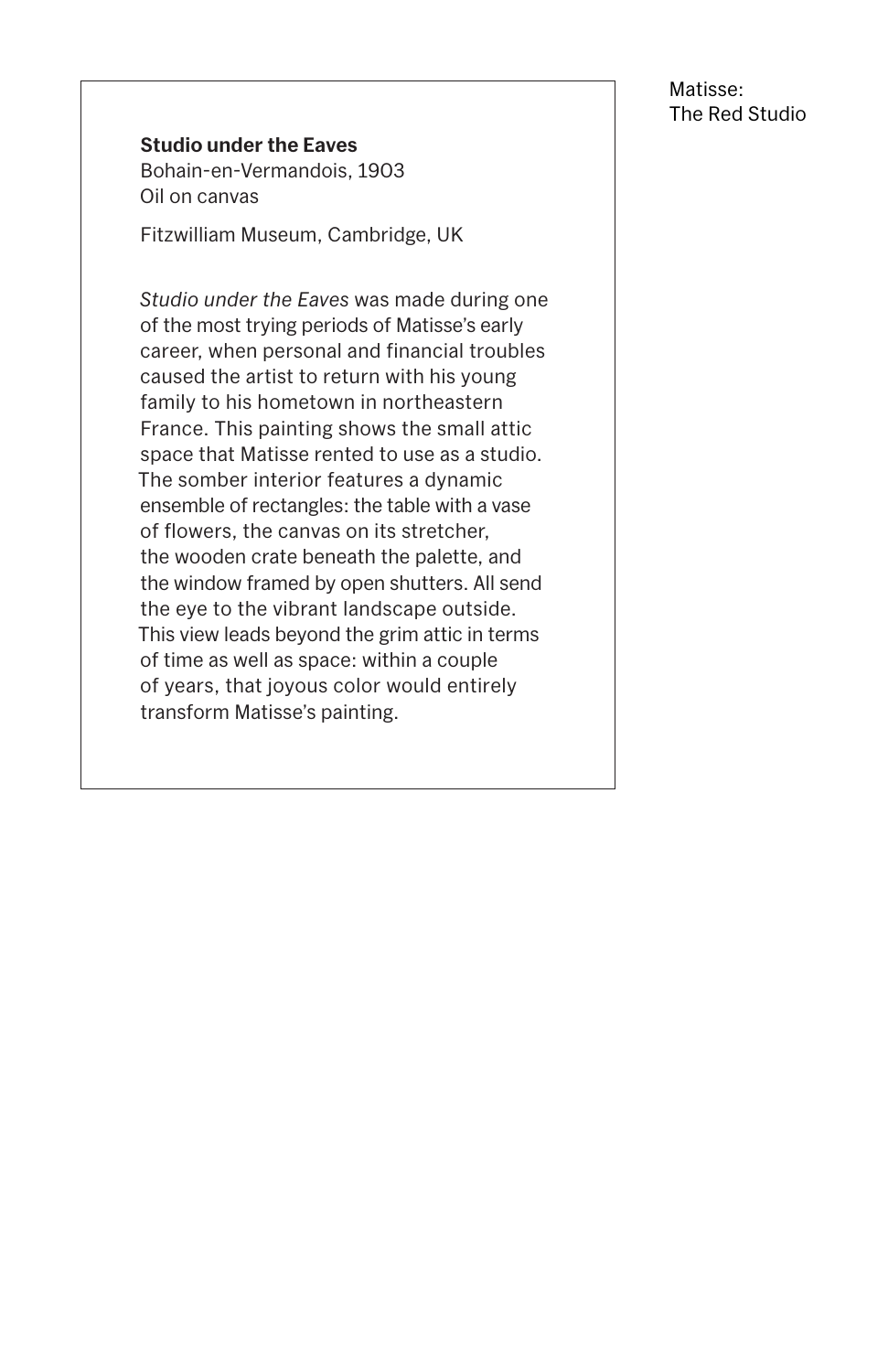**Corsica, the Old Mill** Ajaccio, 1898 Oil on canvas

Wallraf-Richartz-Museum & Fondation Corboud, Cologne

Henri and Amélie Matisse spent the first six months of their married life in Ajaccio, Corsica, where Matisse encountered the Mediterranean sun and sea for the first time. In a letter to a friend, he described the ocean as "blue, blue, so blue you could eat it." The experience transformed his painting and palette, with realistic description giving way to compositions built primarily on color. The parklike property of this former olive farm was one of Matisse's favorite sites in Ajaccio; here, his representation of light dissolves details such as the trunks of the olive trees and the door at the top of the stairway.

## **Nude with White Scarf** Paris, 1909

Oil on canvas

SMK – National Gallery of Denmark, Copenhagen. Johannes Rump Collection, 1928

Matisse painted *Nude with White Scarf* in spring 1909 at his studio in the Couvent du Sacré-Cœur. The work was based on life studies of the professional model Loulou

Brouty, who posed for several of Matisse's 1909 paintings. Here she is joined by an animated length of white fabric draped alongside and across her head and body. Matisse extensively modified the figure, shifting its position multiple times while making this painting. Traces of the former stages remain visible on the finished canvas, especially evident as dark areas around the model's legs and left arm.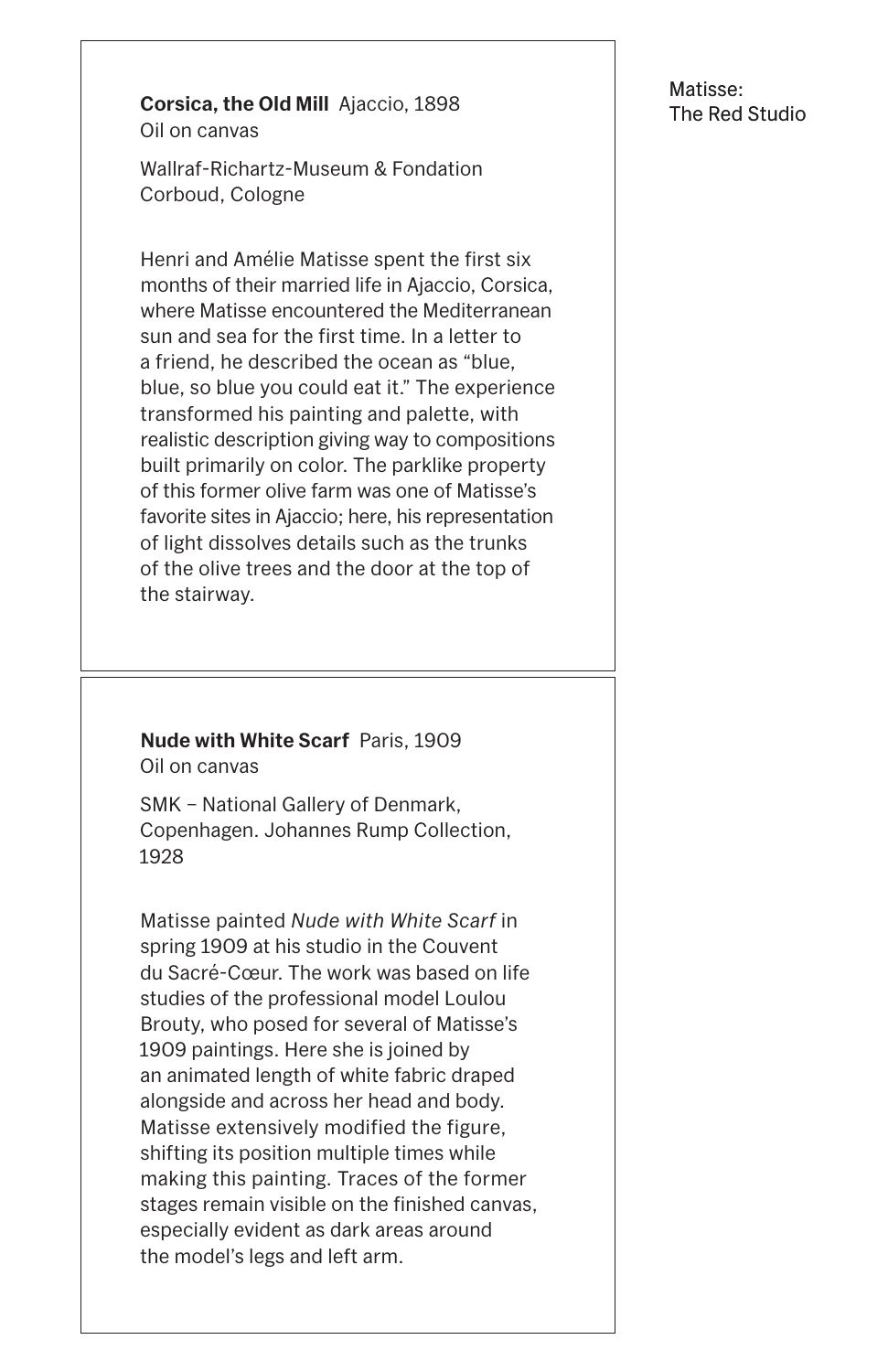Matisse:

**Young Sailor (II)** Collioure, 1906<br>
The Red Studio Oil on canvas

The Metropolitan Museum of Art, New York. Jacques and Natasha Gelman Collection, 1998

One of few portraits of a male figure in Matisse's work, this painting depicts a teenage fisherman in Collioure, a coastal town where Matisse spent many long stays between 1905 and 1914. It was there that he and his friends first introduced the bright palette and free brushwork that led them to be denounced as *fauves* (wild beasts) in 1905. This portrait's simplified areas of flat color and the masklike face of the figure present a bold stylization that Matisse knew would take his admirers by surprise: his friend and collector Leo Stein recalled that Matisse initially told him the local postman in Collioure had painted it.

**Female Nude** Asnières, 1907 Tin-glazed earthenware

The Museum of Modern Art, New York. Purchase, 2001

This painted ceramic plate was made during a fruitful period of collaboration between Matisse and the ceramist André Metthey (1871–1920). Metthey, who worked in Asnières,

a town just northwest of Paris, dedicated himself to reviving the lost art of hand-painted ceramics. He invited many artists to decorate his earthenware, which was made from local clays and glazed to provide a stable surface for painting. Matisse produced some forty ceramic pieces with Metthey in 1907–08. He chose to keep most of these for himself, and they were long known chiefly through their frequent depiction in his paintings.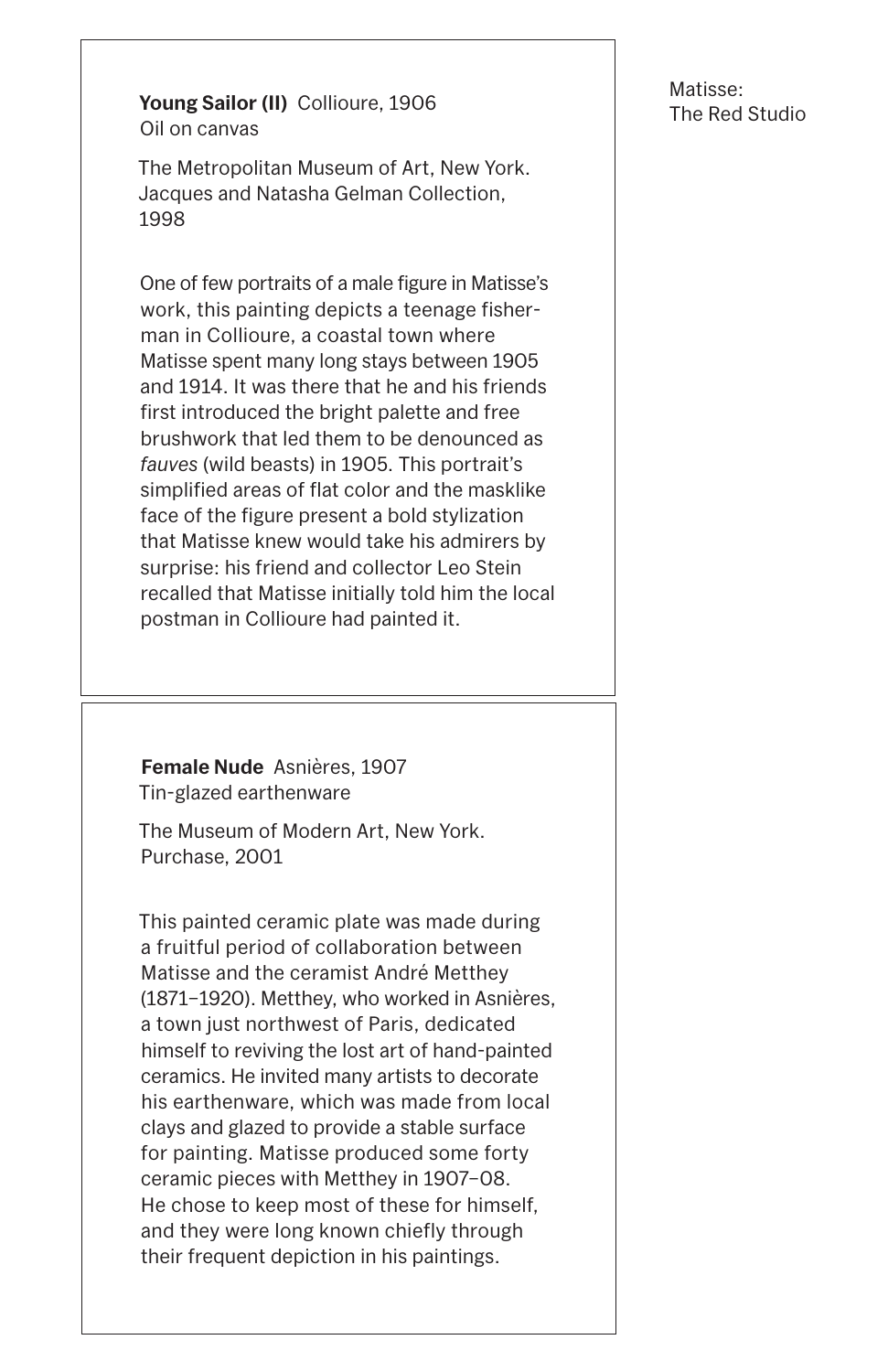Matisse:

#### **Upright Nude with Arched Back** Collioure, The Red Studio 1906–07 **Terracotta**

Private collection

*Upright Nude with Arched Back* is one of several small statuettes of female nudes that Matisse made during his Fauve period. The original source for the sculpture was a photograph of an unnamed model, published in one of several contemporary magazines that provided such photos for artists' use. The mannered pose is typical of the images in these publications, which were more explicitly erotic than the poses of live models in a classroom or studio setting.

This terracotta sculpture, which is missing its head and forearms, was recently rediscovered among the belongings of Matisse's son Jean.

**Bathers** Collioure, 1907 Oil on canvas

SMK – National Gallery of Denmark, Copenhagen. Gift of the Augustinus Foundation and the New Carlsberg Foundation, 2018

Matisse's painting *Bathers* directly relates to Paul Cézanne's exploration of this subject, pursued throughout his career in scores of paintings and works on paper. Cézanne was the French artist who mattered most to Matisse. In 1899, with barely enough money for food or rent, he purchased Cézanne's painting *Three Bathers* (1879–82), and in 1908 he purchased six Cézanne watercolors. In this 1907 painting, Matisse adopts Cézanne's strategy of leaving certain areas of the canvas unpainted, producing a strong sense of unfinishedness.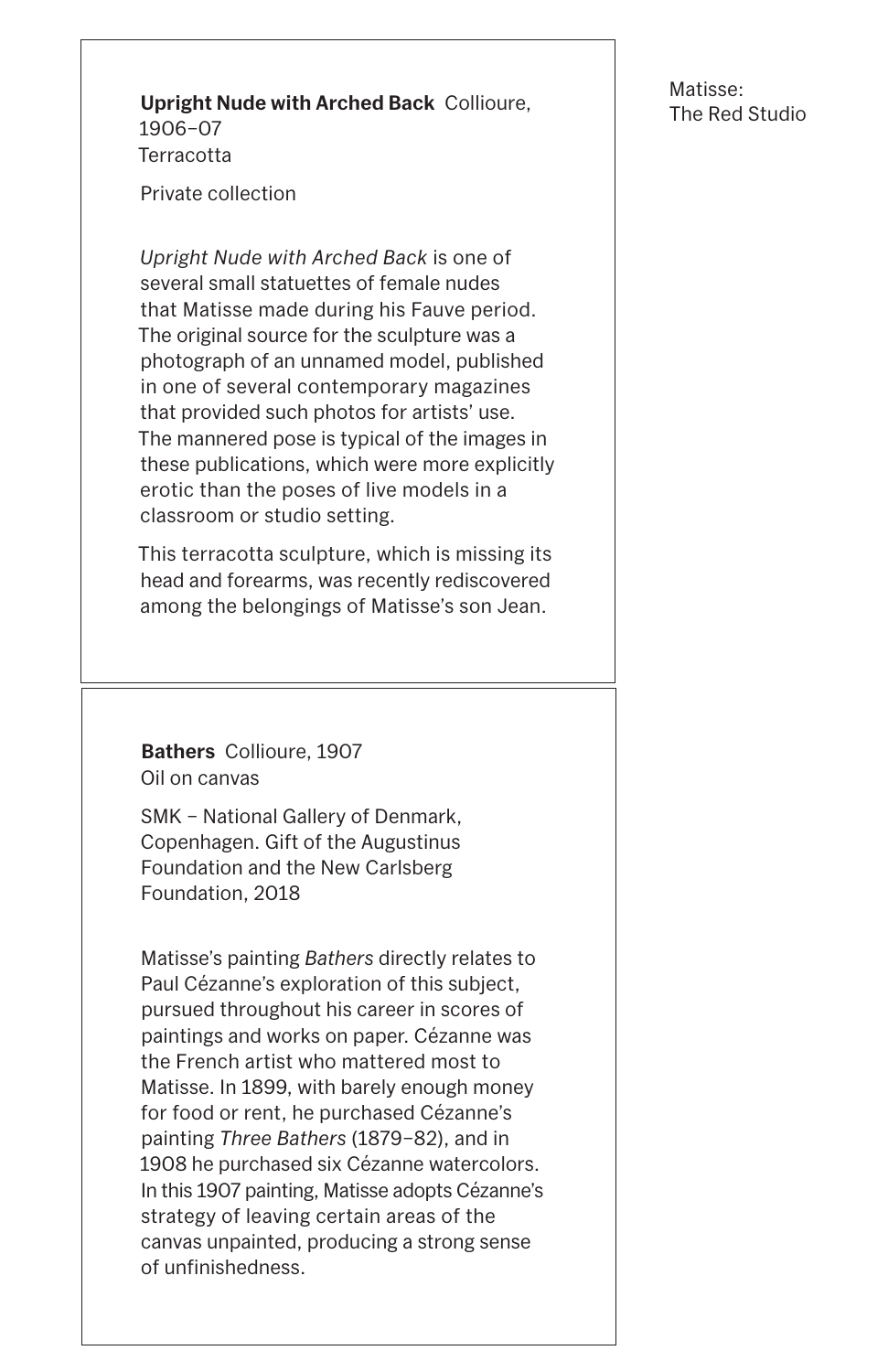**Le Luxe (II)** Collioure, 1907–08 Distemper on canvas

SMK – National Gallery of Denmark, Copenhagen. Johannes Rump Collection, 1928

The subject of *Le Luxe (II)* falls within a centuries-long tradition in European painting of depicting groups of figures relaxing in a natural setting. Matisse altered the original colors of *Le Luxe (II)* in its portrayal in *The Red Studio*: he initially painted the three women closer in tone to those seen in this painting. But when he added the layer of Venetian red paint to the floor and walls, he also repainted these figures, who thus could be read as dark-skinned. During the early twentieth century, many avant-garde artists portrayed racial difference in a purposeful challenge to European ideals of beauty.

**Cyclamen** Issy-les-Moulineaux, 1911 Oil on canvas

Private collection. Courtesy Andrew Strauss, Paris

Matisse's move to Issy-les-Moulineaux in 1909 provided many opportunities for creating floral still-life paintings. Geraniums, nasturtiums, tulips, violets, lilacs, cyclamens, and much more could be found in the abundant gardens surrounding the house and studio and in the greenhouse on the property. This painting appears to have been executed very quickly: color was applied thinly and with rapid strokes, and areas of canvas around the cyclamen's leaves and the corner foliage were left unpainted. The small round table is known from other paintings to have been located in the greenhouse, and it may well be that Matisse made this painting there.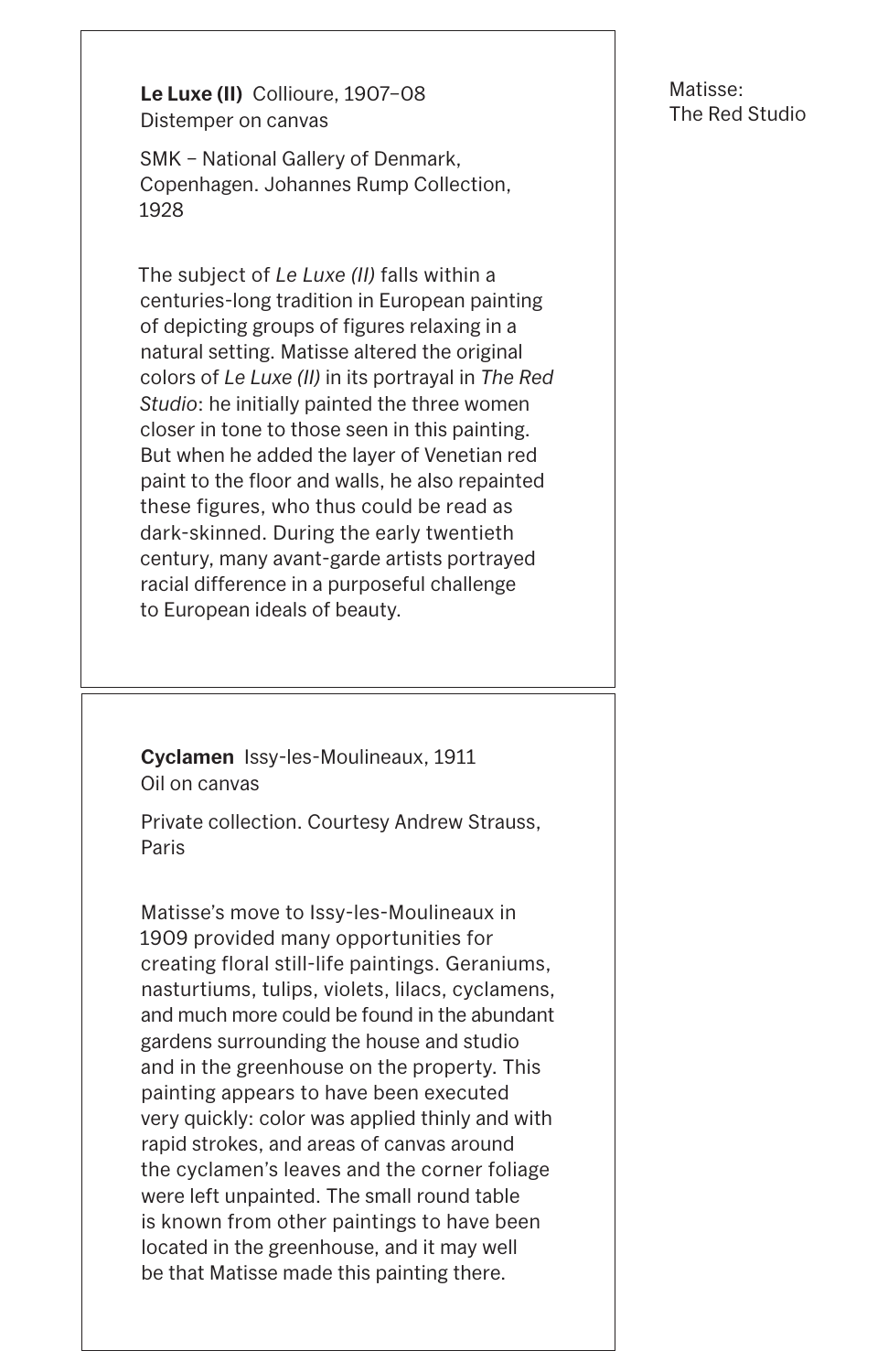Matisse:

**Decorative Figure** Paris, 1908<br>
The Red Studio Bronze (cast 1/10, 1908)

Art Gallery of Ontario, Toronto. Gift of Sam and Ayala Zacks, 1970

*Decorative Figure* was created in the Couvent du Sacré-Cœur in Paris, a government-owned former convent where, from early 1908 to mid-1909, Matisse lived, worked, and led an art academy. During this period, Matisse worked prolifically in sculpture, always with the female nude as the subject. Here the body is tautly composed as a form both sinuous and upright, curving and geometric. It is defined not just by its masses but by the negative spaces between them. A shift in viewing angle to the side or the back reveals entirely new configurations.

**Jeannette (IV)** Issy-les-Moulineaux, 1911 Bronze (cast 1/10, 1912)

Fondation Beyeler, Riehen/Basel. Sammlung Beyeler

Matisse began his series of five *Jeannette* sculptures in early 1910. He made *Jeannette (I)* in clay as he worked directly from the model, an Issy-les-Moulineaux acquaintance named Jeanne Vaderin. The succeeding iterations of the portrait gradually left naturalistic resemblance behind and instead developed according to their own formal logic. By the time Matisse made *Jeannette (IV)*, the highly stylized forms of her hairdo and facial features had taken on a life of their own.

*Jeannette (IV)* made its public debut as the bronze displayed here. The plaster version represented in *The Red Studio* was never exhibited and was eventually destroyed.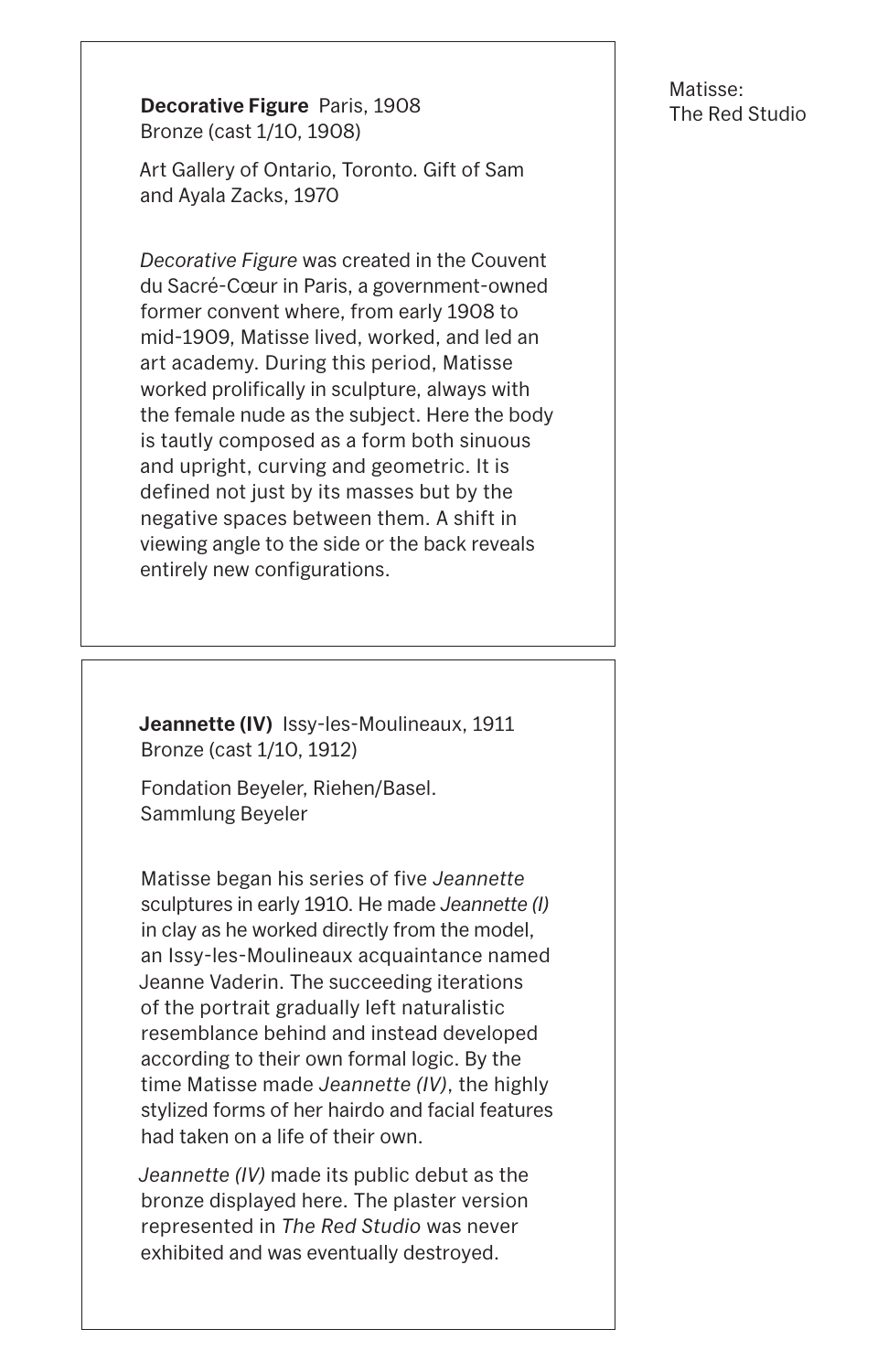

*Large Nude* is now known only through photographs and its depiction in *The Red Studio*. It was painted in Collioure in late summer 1911. Matisse portrayed a reclining nude woman against a background of the fivepetaled flower designs seen on the ceramic pieces he decorated in 1907. Painted in distemper, *Large Nude* measured roughly six by eight feet and occupied a handmade red frame decorated with stylized flowers echoing those on the canvas. Although *Large Nude* is a horizontal painting, perspectival foreshortening in *The Red Studio* converts it into a vertical one. The figure's position is therefore transformed as well: she seems no longer to be reclining but is instead poised on a diagonal.

*Large Nude* was never exhibited or sold, and according to Matisse's daughter, Marguerite Duthuit, he considered the painting unfinished and asked that it be destroyed after his death.

These are the five known drawings that relate to *Large Nude*. Two depict Matisse's daughter, Marguerite, who posed for the painting, in relatively naturalistic terms and with both knees raised. The other three set a schematized figure in a closely framed space, with left leg tucked under right. Matisse variously referred to *Large Nude* as "Night" or "Dawn," which echo the names of Michelangelo's sculptures of reclining female nudes on two tombs in the Medici Chapels in Florence.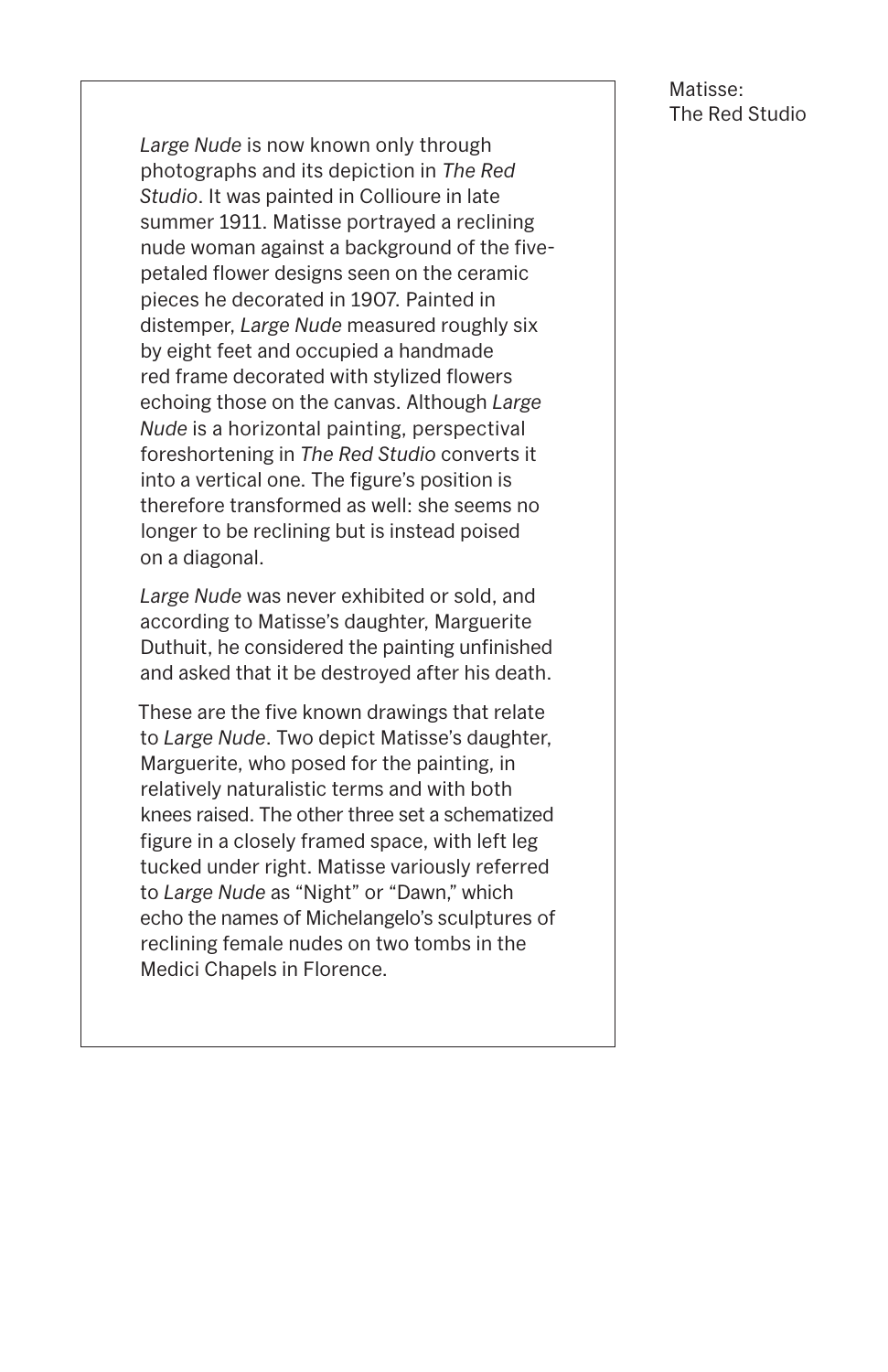**Letter from Lucien Assire, Compagnie des Constructions Démontables et Hygiéniques, to Henri Matisse** June 2, 1909 2 sheets (sketches on verso of page 2)

**Letter from Lucien Assire, Compagnie des Constructions Démontables et Hygiéniques, to Henri Matisse** June 16, 1909 3 sheets (inscriptions on verso of pages 2 and 3)

**Letter from Lucien Assire, Compagnie des Constructions Démontables et Hygiéniques, to Henri Matisse** September 27, 1909 1 sheet

Private collection. Courtesy Archives Henri Matisse

The design of the Issy studio was jointly developed by the artist and the Compagnie des Constructions Démontables et Hygiéniques. The letters seen here document decisions reached at meetings between contractor and client. The first letter proposes a prefabricated studio featuring an iron frame, a corrugated sheet metal roof, and a wood-paneled interior. The next confirms the commission and establishes a payment schedule. On the reverse side of a studio plan, Matisse listed several amendments, such as adding a narrow utility door on the back wall and transposing the locations of the main door and the window. Following the delivery and assembly of the structure in late September 1909, a third letter details two additional requests from Matisse: an extension at the front to serve as an entryway and a covered storage area behind the building.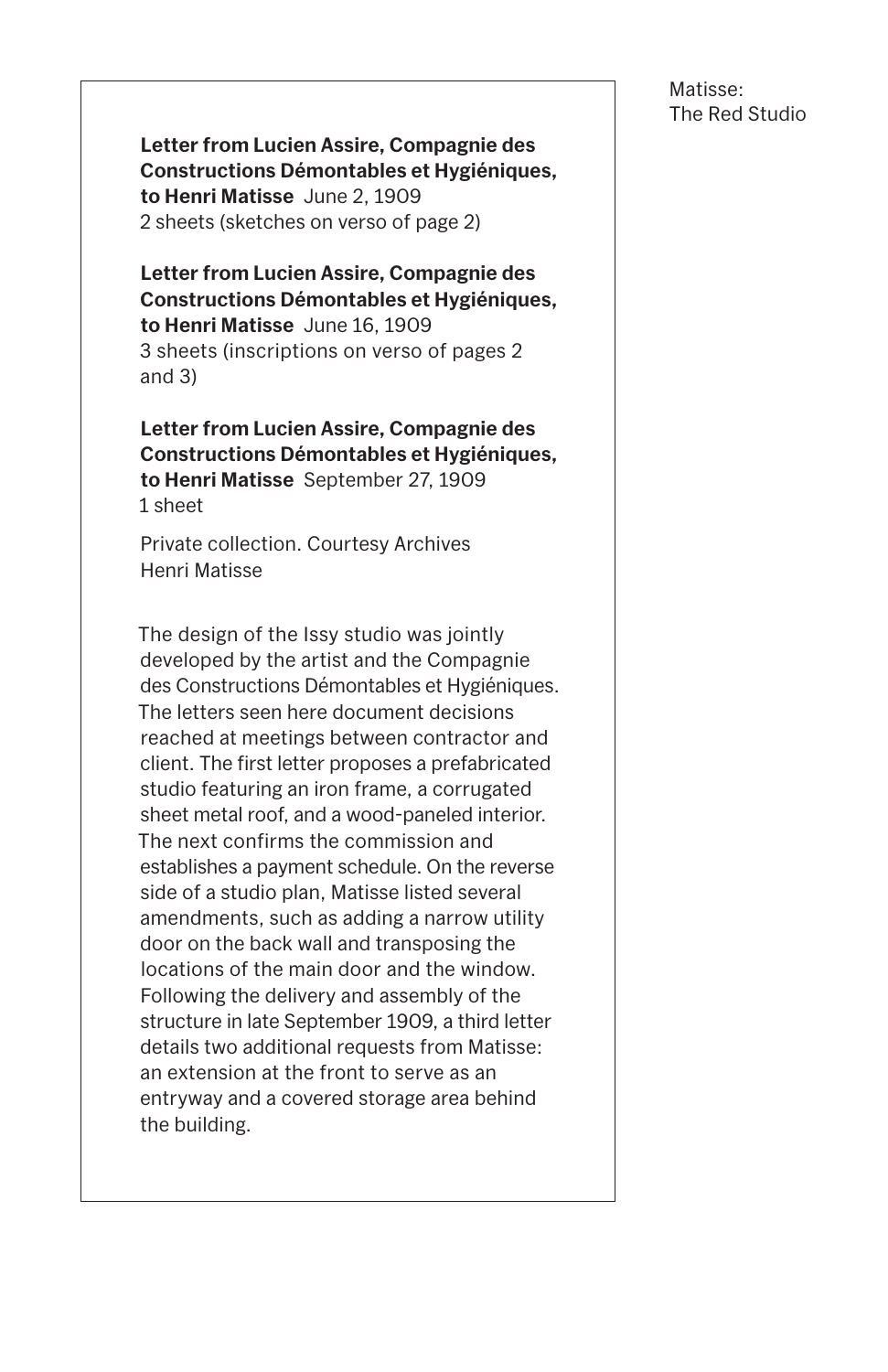# Henri Manuel

French, 1874–1947

The Museum of Modern Art Archives, New York. Photographic Archive, Artists and **Personalities** 

**Henri Matisse in his studio in Issy-les-Moulineaux** 1909 Gelatin silver print

Very few photographs of Matisse's Issy studio exist today. During a portrait session in autumn 1909—almost immediately after Matisse had settled into his new workspace the Parisian photographer Henri Manuel captured the artist sitting in front of *Still Life with "Dance"* and *Dance (I)* (both 1909); Matisse had brought the latter with him from Paris. Here Manuel presents a dashing artist posed at his easel, palette and brush in hand, embarking on a new phase of his career.

WALLPAPER:

**Matisse property as shown on a map of Issy-les-Moulineaux** 1934

Courtesy Archives Henri Matisse

ON THE WALL, LEFT TO RIGHT:

**Advertisement for Compagnie des Constructions Démontables et Hygiéniques**, *L'Ingénieur constructeur*, no. 100 (1915)

**Matisse family home in Issy-les-Moulineaux** n.d.

Courtesy Archives Henri Matisse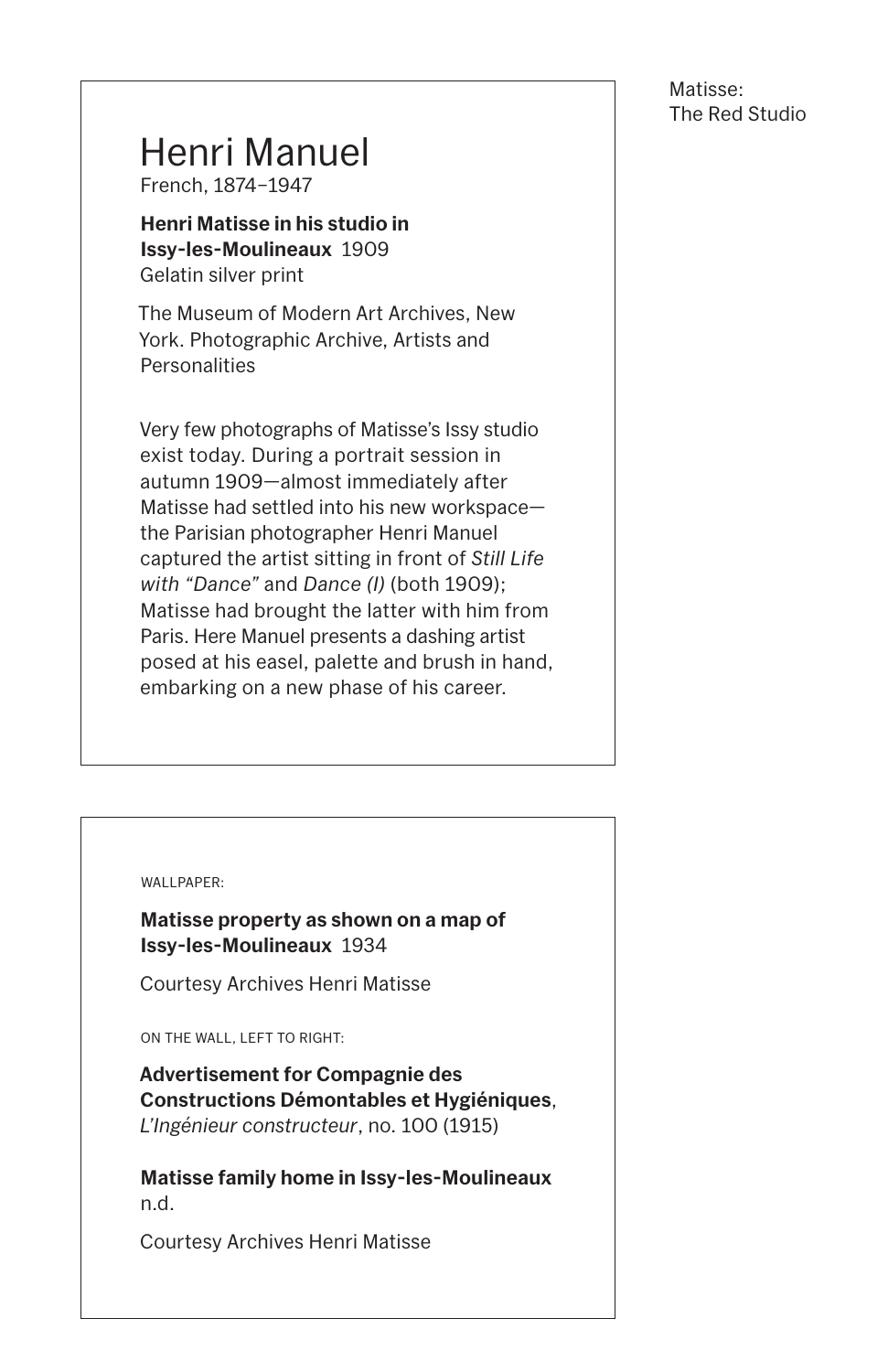Route de Clamart

The Red Studio, 1911









The Pink Studio, 1911

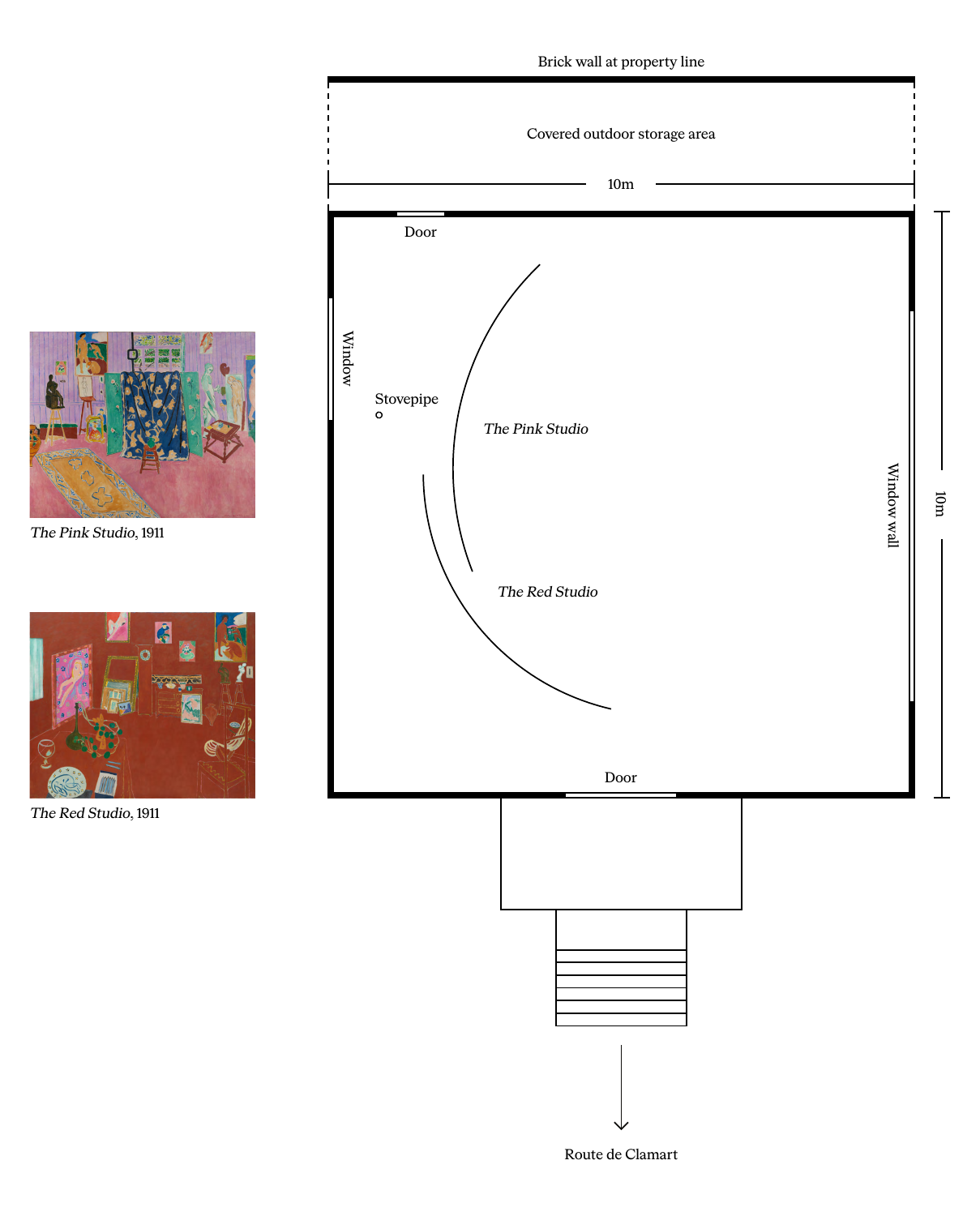This diagram of the studio represents the final outcome of Matisse's architectural decisions. The building was simple, utilitarian, and spacious at just over one thousand square feet. The new studio provided the setting for many of Matisse's paintings in the years following its completion in October 1909. When, in January 1911, Sergei Shchukin asked Matisse to create a trio of paintings for a room in his Moscow mansion, on any subject the artist wished, Matisse chose the studio itself. He responded first with *The Pink Studio* (currently owned by the Pushkin State Museum of Fine Arts, Moscow) and later *The Red Studio*, both of which represent different but overlapping areas of the studio. By comparing the two compositions alongside the studio plan, it is possible to ascertain the areas covered by each. Whereas *The Pink Studio* is relatively naturalistic and *The Red Studio* appears more as an imagined space, both faithfully hew to the environment they depict.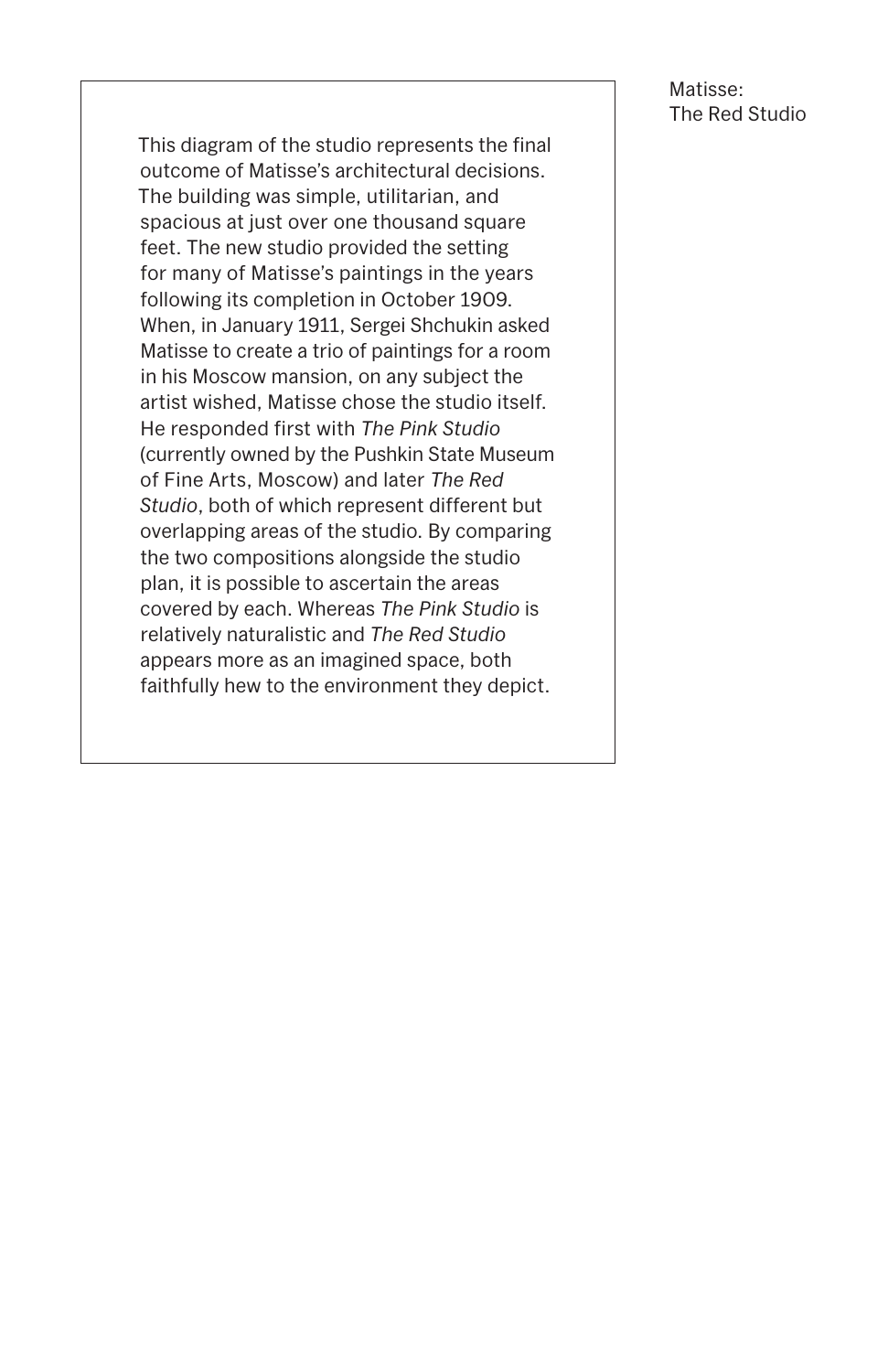**Photograph of the Pink Salon, Trubetskoy Palace, Moscow, with undated ink annotations by Henri Matisse** c. 1912

Private collection. Courtesy Archives Henri Matisse

During Matisse's visit to Moscow in November 1911, he supervised the reinstallation of his

paintings in Shchukin's mansion. This photograph shows the results of their efforts, which brought together the majority of Matisse's paintings in an ornately decorated room known as the Pink Salon. Matisse continued to advise Shchukin on the placement of new purchases during the next few years. The artist's annotations on this photograph indicate the suggested positions for four paintings that would arrive in mid-1913.

#### **Portrait of Sergei I. Shchukin**

Issy-les-Moulineaux, 1912 Charcoal on paper

The Metropolitan Museum of Art, New York. The Pierre and Maria-Gaetana Matisse Collection, 2002

Matisse created this drawing during a visit Shchukin made to Issy in summer 1912. The collector may well have seen *The Red Studio* on this visit, but he was ready to move on: he focused his purchases on several paintings made during Matisse's recent stay in Tangier. While this drawing is a study for an unrealized painting, it has a pronounced sculptural quality, visible in Matisse's treatment of Shchukin's prominent cheekbones and furrowed brow.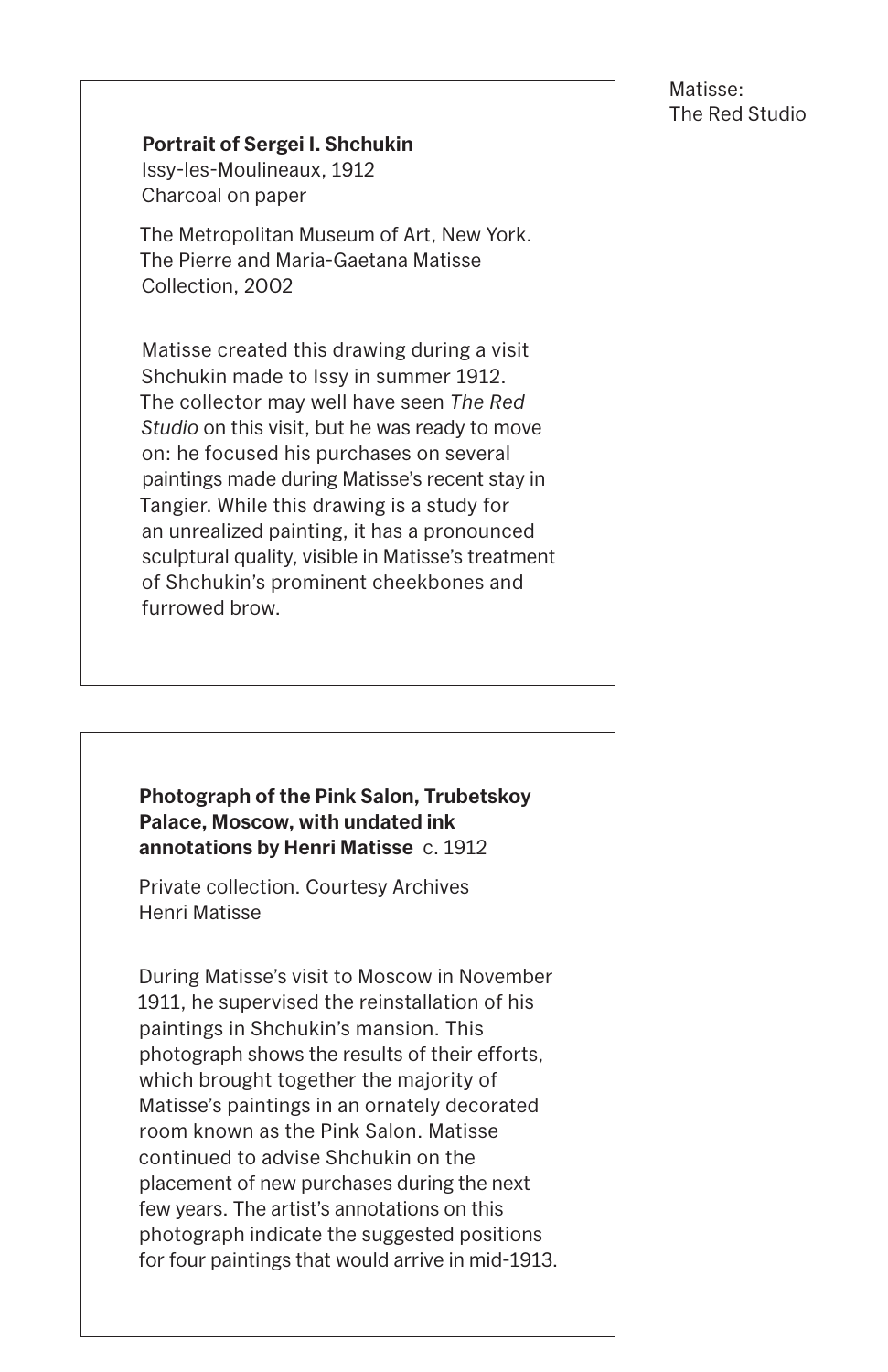#### **Still Life with Geraniums**

Issy-les-Moulineaux, 1910 Oil on canvas

Pinakothek der Moderne, Munich

This painting was made a few months after Matisse moved into the Issy studio and is his only still-life composition that portrays the wood-paneled walls naturalistically, albeit in blue. A distinctive wooden table occupies the center of the composition (this same table can be seen at the far right in *The Red Studio*). A pot of geraniums and a cloisonné Japanese jar grace the table, across which a floral fabric is draped. The true star of the painting, the flowing textile pulls the real flowers of the geranium and the painted flowers of the ceramic into its own decorative hum.

Hugo von Tschudi, a progressive German museum director, commissioned this painting for his private collection. When it was presented to the Neue Staatsgalerie in Munich after his death in 1911, it became the first artwork by Matisse to enter a public museum collection.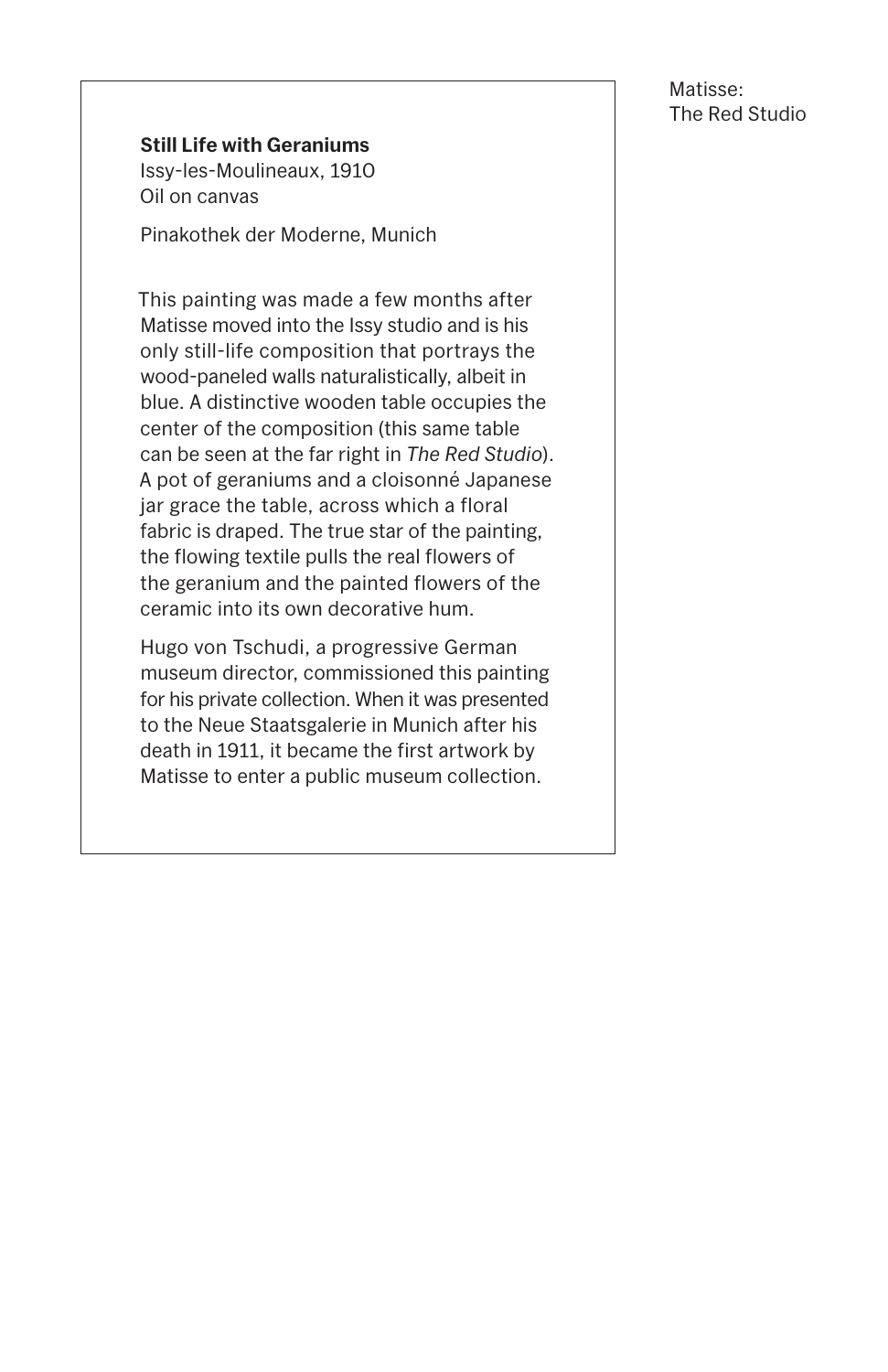**The Blue Window** Issy-les-Moulineaux, 1913 Oil on canvas

The Museum of Modern Art, New York. Abby Aldrich Rockefeller Fund, 1939

This is the sole painting in which Matisse depicted the exterior of his Issy studio. *The Blue Window* was made in Henri and Amélie Matisse's second-floor bedroom in their house on the adjoining lot. The view through the window shows the studio nestled in the surrounding trees (painted blue, like the dressing table, wall, and sky). The studio's distinctive pitched roof and chimney are also reimagined as blue, while the yellow of the building's exterior links it to the objects on the table. In one flat plane, Matisse connects inside and outside, home and work, life and art.

This painting was bought by one of Matisse's German supporters, Karl Ernst Osthaus, for his Museum Folkwang. Removed as "degenerate art" by the Nazis in 1937, *The Blue Window* was acquired by The Museum of Modern Art in 1939.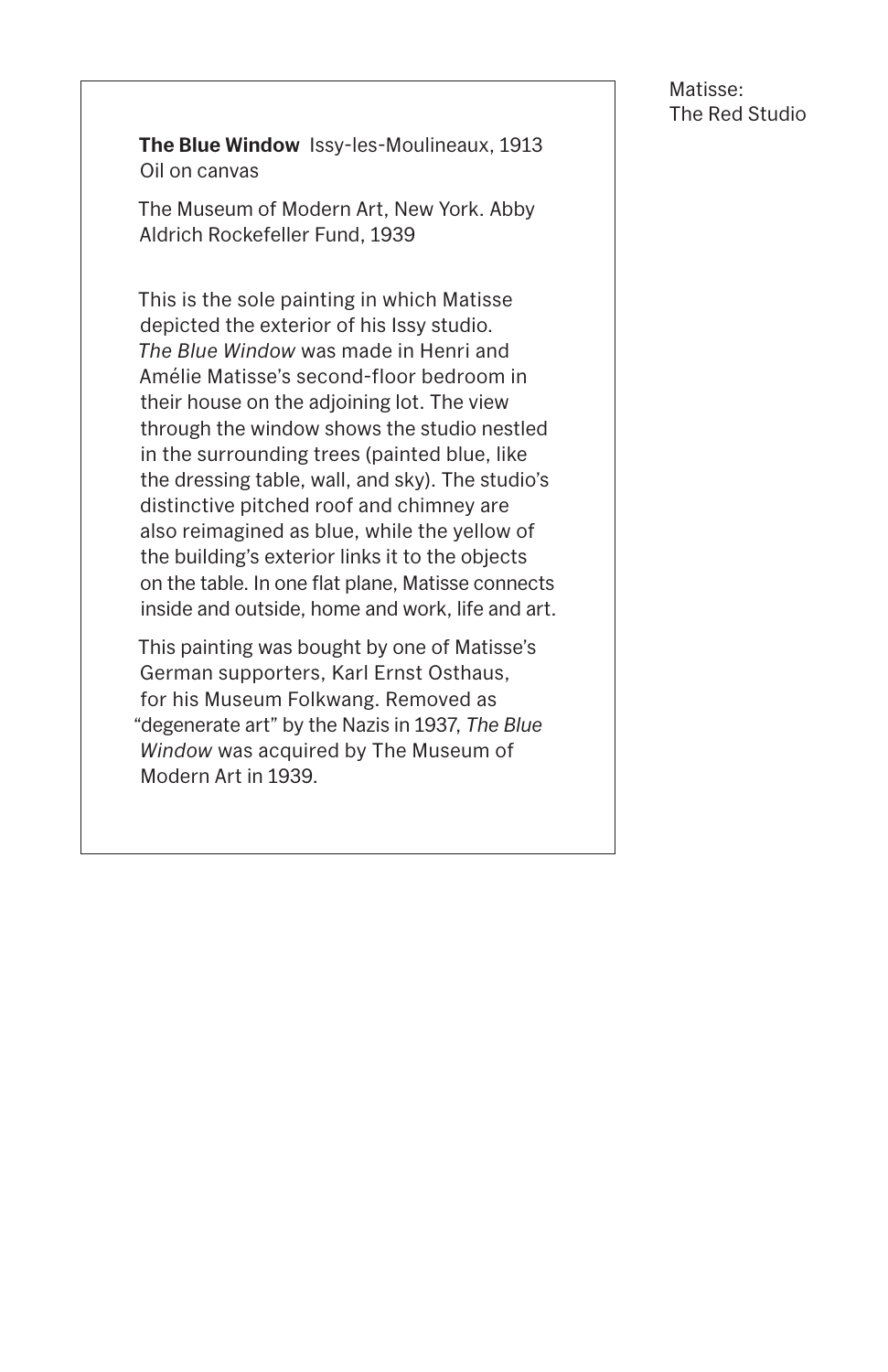#### **Photograph of the interior of Matisse's studio in Issy-les-Moulineaux** October/November 1911

Private collection. Courtesy Archives Henri Matisse

This is the only photograph of Matisse's studio dating from the time that he painted *The Red Studio*. The setting could well be that of a study or sitting room, with artworks and furniture including a book-filled console topped by four of Matisse's ceramics and a sculpture. The painting *Large Nude* (1911) is to the right of the curtained double-door entrance. (*Large Nude* and a portion of one of the curtains are visible at the left in *The Red Studio*.) Matisse's *Interior with Aubergines* (1911) hangs on the other side of the entrance. The blurred figure seated in the chair at left may be Amélie Matisse, the artist's wife.

**Photograph of Henri Matisse and his family with** *Large Nude* **in Matisse's studio in Issy-les-Moulineaux** c. 1915

Private collection. Courtesy Archives Henri Matisse

This family photograph was taken in the Issy studio around 1915. Seated next to Matisse

are his wife, Amélie, and their three children: Pierre, Marguerite, and Jean. *Large Nude* occupies the same wall it did in 1911; it had remained a fixture in the studio since then. A canvas on an easel is visible against the wall at right, the wall that is centrally featured in *The Red Studio*.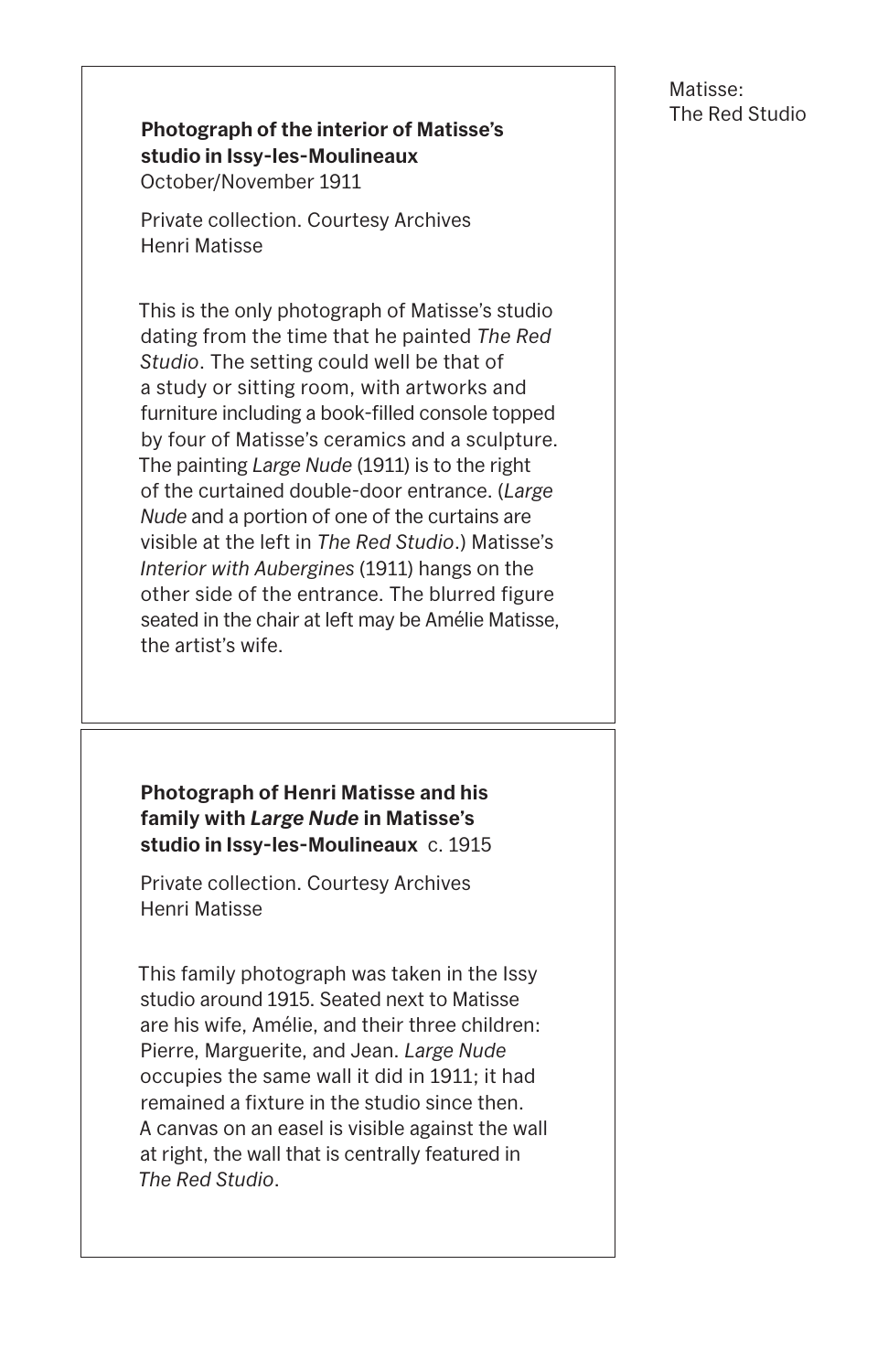### Roger Fry British, 1866–1934

**A Room in the Second Post-Impressionist Exhibition** London, 1912 Oil on wood

Musée d'Orsay, Paris

Fittingly, Fry memorialized the public debut of *The Red Studio* in a painting that represents a group of Matisse's artworks arranged in situ. This painting is the only surviving visual documentation of "Panneau rouge" on display at the Grafton Galleries in London in 1912. The gentleman on the leather sofa is probably the artist Duncan Grant, an admirer of Matisse who had been welcomed as a visitor to the studio in Issy. Grant was one of several members of the Bloomsbury Group (a close-knit circle of British artists and writers) who worked with Fry to organize the show.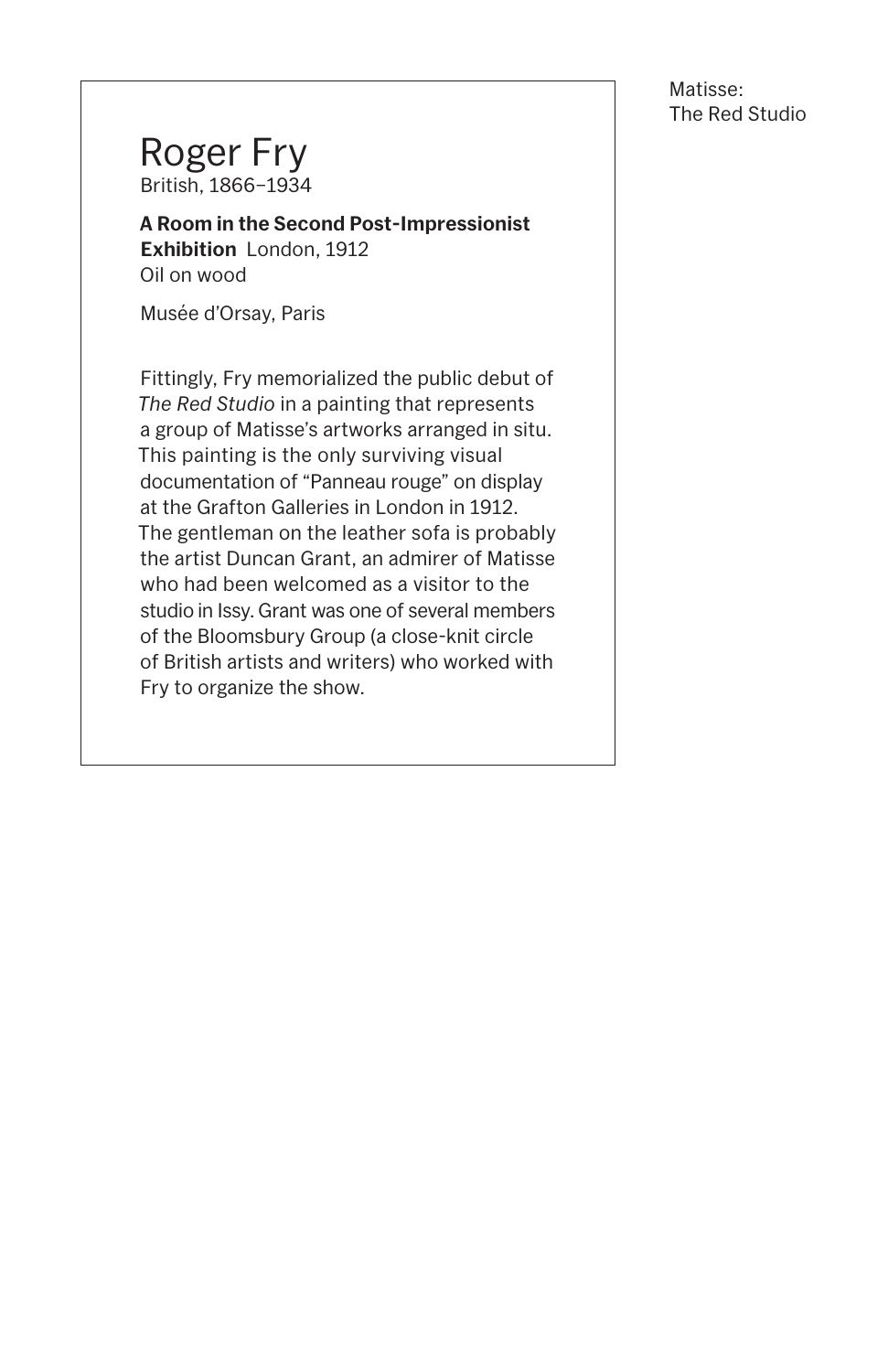#### **Receipt from the Grafton Galleries for paintings by Henri Matisse** 1912

Private collection. Courtesy Archives Henri Matisse

This receipt confirms Matisse's titling of *The Red Studio* as "Panneau rouge" for the *Second Post-Impressionist Exhibition*. It is second on the list of twelve paintings he lent to the show. Also included on the list are the four paintings seen hanging on the wall in *The Red Studio*: *Nude with White Scarf* (1909), *Young Sailor (II)* (1906), *Cyclamen* (1911), and *Le Luxe (II)* (1907–08), as well as the two 1912 paintings in this gallery, *Goldfish and Sculpture* and *Nasturtiums with the Painting "Dance" (I)*.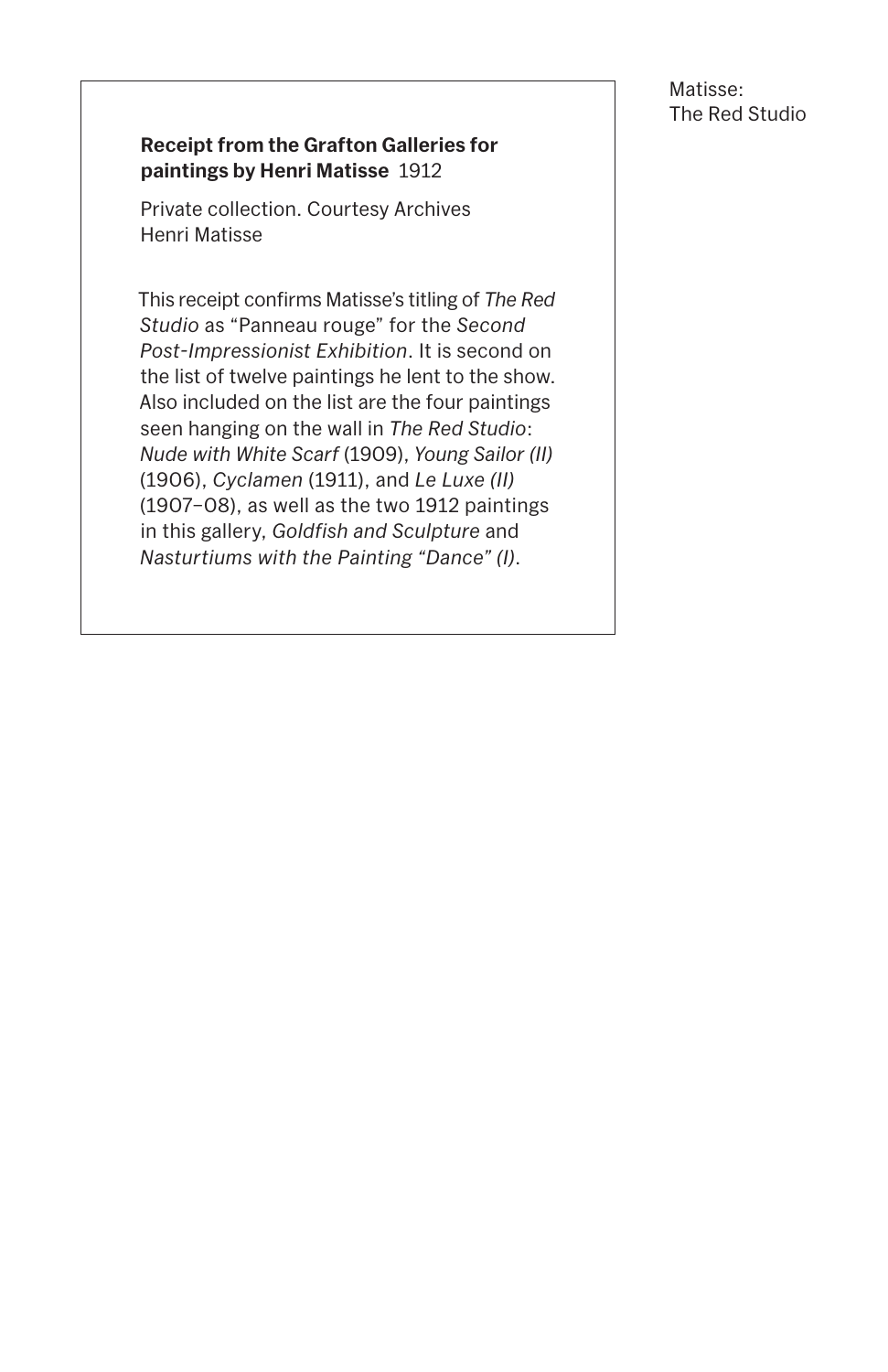#### **Goldfish and Sculpture**

Issy-les-Moulineaux, 1912 Oil on canvas

The Museum of Modern Art, New York. Gift of Mr. and Mrs. John Hay Whitney, 1955

This painting, made a few months after *The Red Studio*, shows the back wall of the Issy studio, where there was a narrow door leading to a covered storage area. The door, rendered in ocher, is pulled open to reveal the outdoor scene beyond. A goldfish bowl, a vase of flowers atop a dish, and the terracotta sculpture *Reclining Nude* (1907) rest on a table (the same one seen in *The Red Studio* and in *Still Life with Geraniums* [1910]). The painting echoes *The Red Studio* with its enveloping hue—blue rather than red, thinly applied in brushy passages rather than as an opaque field.

*Goldfish and Sculpture* made its debut with *The Red Studio* at the *Second Post-Impressionist Exhibition* in London and also traveled with it to the Armory Show in New York.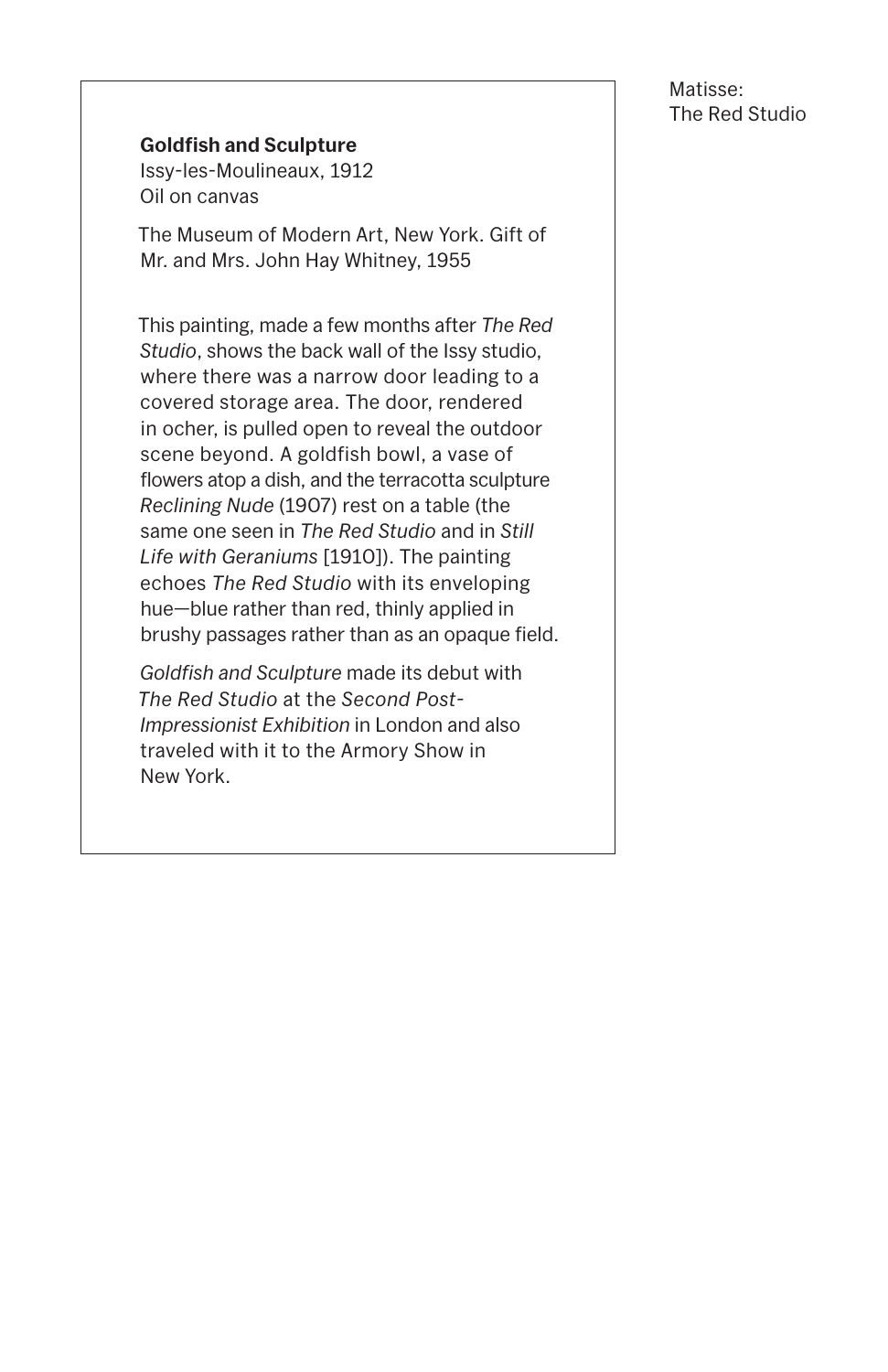#### **Nasturtiums with the Painting "Dance" (I)**

Issy-les-Moulineaux, 1912 Oil on canvas

The Metropolitan Museum of Art, New York. Bequest of Scofield Thayer, 1982

Matisse stored *Dance (I)* (1909) on the back wall of the Issy studio, having brought it with him from his previous studio in Paris. In this painting he has staged a complex conversation between the representation of a work of art and the setting it inhabits. The rear leg of the wooden pedestal stands on the green ground of *Dance (I)* rather than on the studio floor. Thus the nasturtiums in their vase seem to occupy an ambiguous space shared between *Dance (I)* and this painting.

*Nasturtiums with the Painting "Dance" (I)* made its debut with *The Red Studio* at the *Second Post-Impressionist Exhibition* in London and also traveled with it to the Armory Show in New York.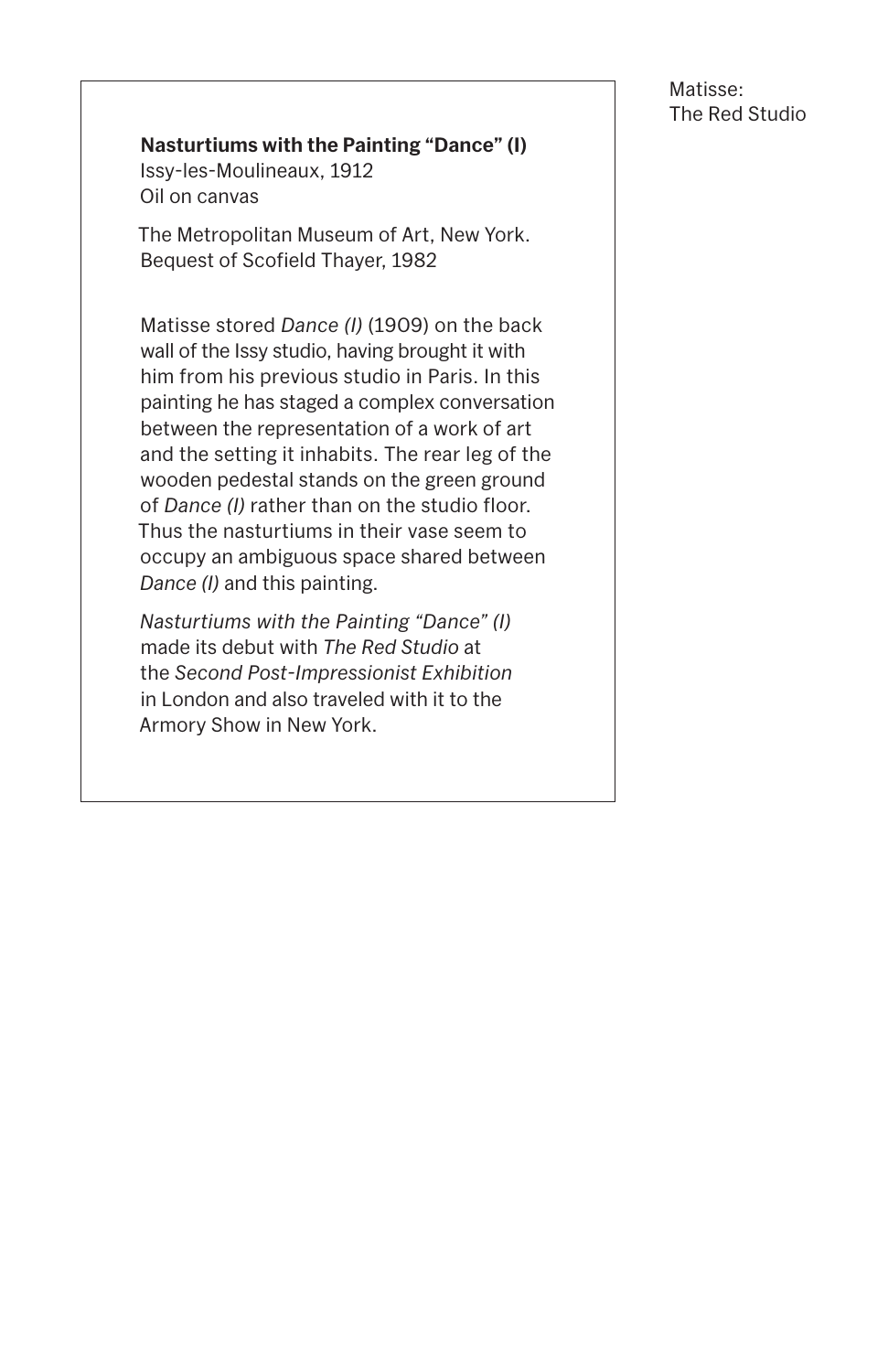WALLPAPER:

**View of** *International Exhibition of Modern Art* **(The Armory Show), Art Institute of Chicago, March 24–April 16, 1913**

The Art Institute of Chicago / Art Resource, NY

ON THE WALL, LEFT TO RIGHT:

**A Talk with Matisse, Leader of Post-Impressionists**, by Clara T. MacChesney *The New York Times*, March 9, 1913

**Letter from Henri Matisse in Tangier, Morocco, to Walter Pach in New York**, December 6, 1912

Facsimile. Original in the Walter Pach papers, 1857–1980. Archives of American Art, Smithsonian Institution

Walter Pach was an American artist who served as the Armory Show's European representative. In this response to a request from Pach, Matisse agreed to send to the Armory Show seven paintings he had lent to the Grafton Galleries.

#### **Armory Show entry form for Matisse's "Panneau rouge"** c. 1913

Facsimile. Original in the Walt Kuhn Family papers and Armory Show records, 1859–1984. Archives of American Art,

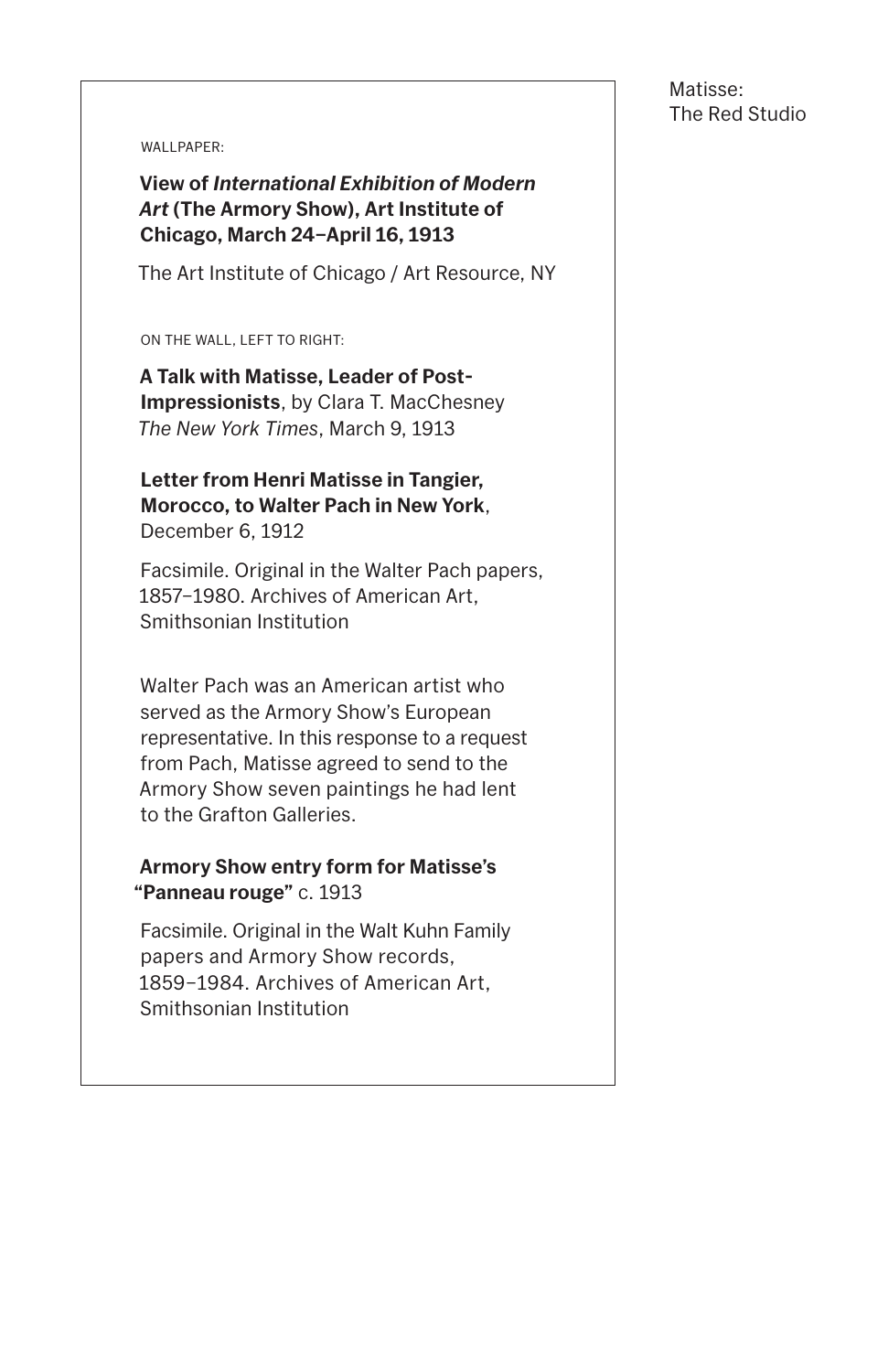#### **Studio, Quai Saint-Michel** Paris, 1916–17 Oil on canvas

The Phillips Collection, Washington, DC, 1940

In many ways, this composition is the antithesis of *The Red Studio*. Matisse describes the room in clear material details and renders the works of art as virtually blank. In addition to showing a model and a work in progress, it presents a view that vividly brings together indoors and outdoors. Encompassing the full height of the room from the zigzagging floorboards to the scalloped ceiling, *Studio*, *Quai Saint-Michel* conveys the closeness of Matisse's small quarters during the war years, when he spent winters at his Paris apartment.

#### **Letter from James Thrall Soby to the Committee on the Museum Collections** December 11, 1948

The Museum of Modern Art, New York. Museum Collection Files, Department of Painting and Sculpture

In this 1948 letter to the Committee on the Museum Collections, MoMA trustee James Thrall Soby made an art-historical argument for the Museum to acquire *The Red Studio* (known at the time as "Studio"). He then set reason aside: "Every time I look at it," he wrote, "I get such sheer pleasure out of it that any other reaction comes as an afterthought." Soby concluded his endorsement with a simple directive: "Let's for heaven's sake buy it."